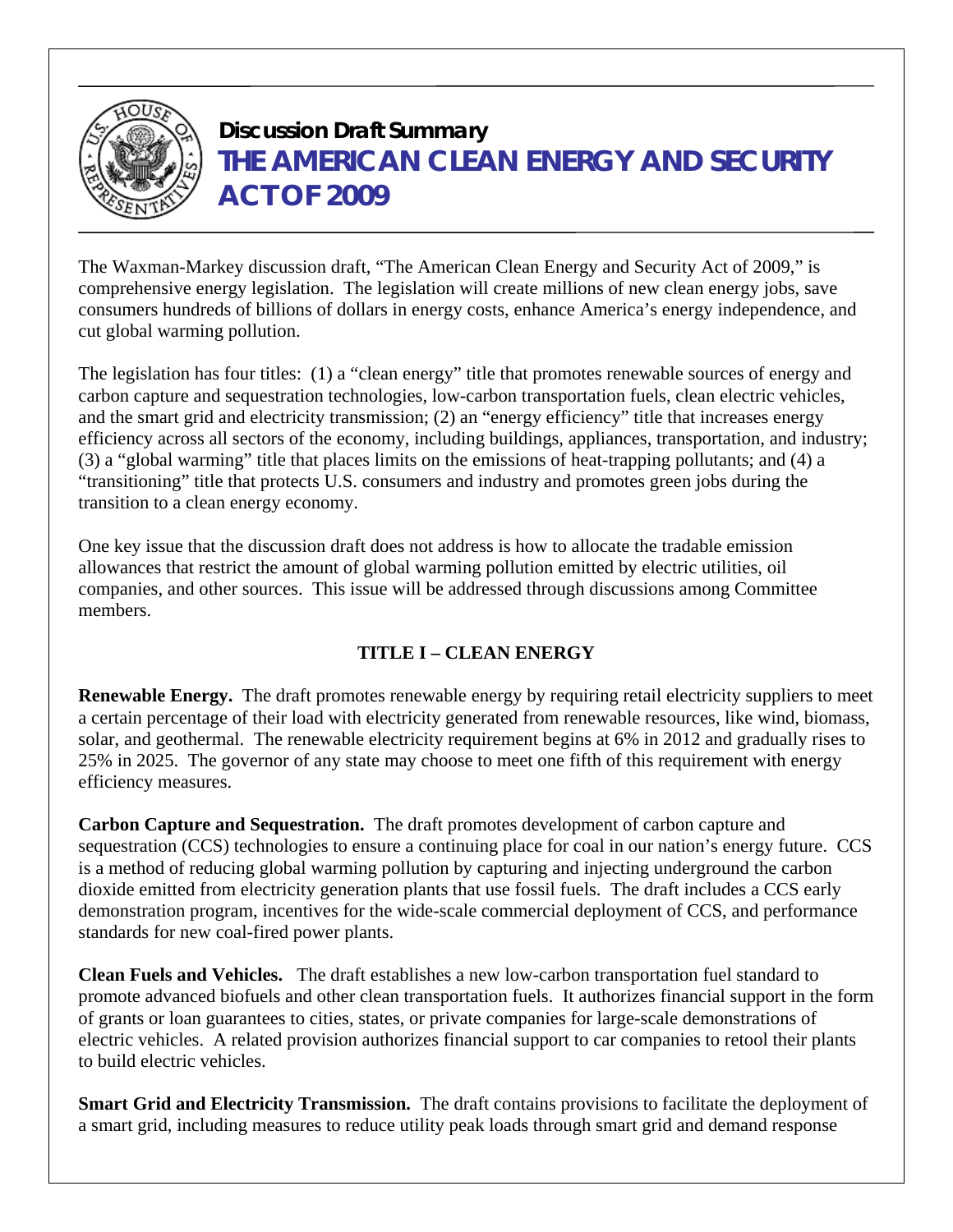applications and to help promote smart grid capabilities in new home appliances. It also directs the Federal Energy Regulatory Commission to reform the regional planning process to modernize the electric grid and provide for new transmission lines to carry electricity generated from renewable sources.

**Partnering with the States.** The draft creates a program to allow each state energy office to establish a State Energy and Environment Development (SEED) Fund, which will serve as a common repository for federal financial assistance for clean energy and energy efficiency projects.

**Federal Purchases of Renewable Electricity.** The draft authorizes federal agencies to enter into longterm contracts to purchase renewable electricity.

## **TITLE II – ENERGY EFFICIENCY**

**Building Energy Efficiency.** The draft promotes energy efficiency in new buildings by providing federal training and funding assistance to states that adopt advanced building efficiency codes. It authorizes funding for retrofitting existing commercial and residential buildings to improve their energy efficiency. And it directs the Environmental Protection Agency to develop procedures for rating building energy efficiency.

**Manufactured Homes.** The draft provides rebates to low-income families residing in pre-1976 manufactured homes that can be applied toward purchases of new Energy Star-rated manufactured homes.

**Appliance Energy Efficiency.** The draft codifies four negotiated agreements on efficiency standards for lighting and four additional agreements for other appliances. It makes numerous improvements to the current Department of Energy process for setting energy-efficiency standards, strengthening the costeffectiveness test to establish minimum standards and requiring improved disclosure. In addition, it creates a program to provide financial incentives to retailers who sell high volumes of "Best-in-Class" appliances.

**Transportation Efficiency.** The draft directs the President to work with the relevant agencies and California to harmonize, to the maximum extent possible, the federal fuel economy standards, any emission standards promulgated by EPA, and the California standards for light-duty vehicles. The goal of this provision is to preserve the environmental benefits that could be achieved by the three standards, but do so in a way that simplifies compliance by the auto companies. The draft also directs EPA to set emissions standards for other mobile sources of pollution such as locomotives, marine vessels, and nonroad sources. The draft requires states to establish goals for reducing global warming pollution from the transportation sector and requires large metropolitan planning organizations to submit transportation plans to meet those goals. The draft authorizes EPA to carry out the SmartWay Transportation Efficiency Program to increase the efficiency of highway trucking.

**Utilities Energy Efficiency.** The draft establishes a new energy efficiency resource standard to enlist electricity and natural gas distribution companies in the effort to make the nation more energy efficient. Under this program, each distribution company must demonstrate that its customers have achieved a required level of cumulative electricity or natural gas savings relative to business-as-usual projections. The efficiency standard starts with a 1% electricity savings and 0.75% natural gas savings in 2012 and gradually increases to a 15% cumulative electricity savings and a 10% cumulative natural gas savings by 2020.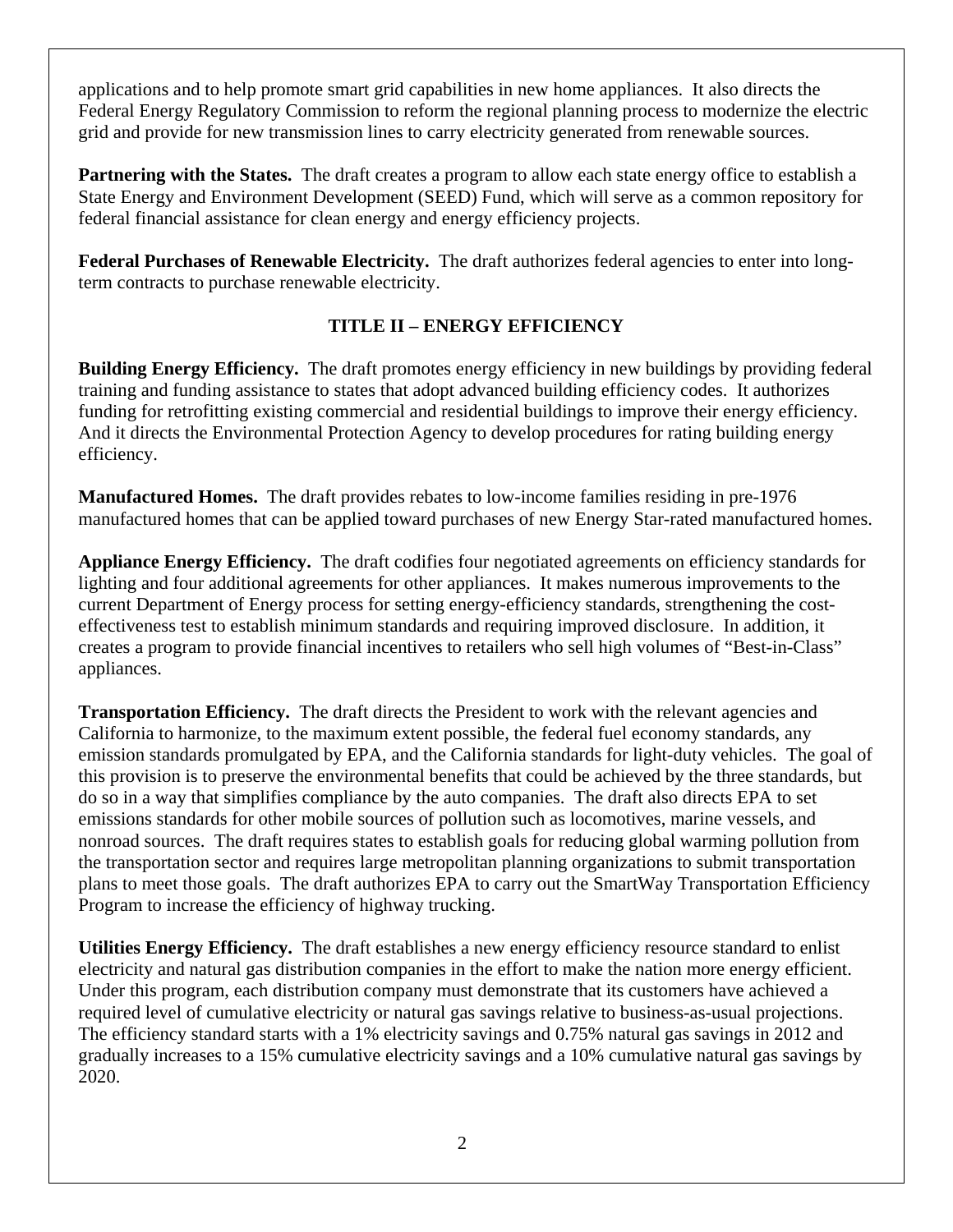**Industrial Energy Efficiency.** The draft requires the Secretary of Energy to establish standards for industrial energy efficiency and to seek recognition of the result by the American National Standards Institute. The draft also creates an award program for innovation in increasing efficiency of thermal electric generation process.

**Public and Federal Energy Efficiency.** The draft amends the Energy Independence and Security Act of 2007 to include nonprofit hospitals and public health facilities among public institutions eligible for grants and loans for energy efficiency. It also requires competition before task orders are awarded by federal agencies under energy savings performance contracts.

#### **TITLE III – REDUCING GLOBAL WARMING POLLUTION**

The global warming provisions in the discussion draft are modeled closely on the recommendations of the U.S. Climate Action Partnership (USCAP), a coalition of electric utilities, oil companies, chemical companies, automobile manufacturers, other manufacturers and energy companies, and environmental organizations.

**Global Warming Pollution Reduction Program.** The draft establishes a market-based program for reducing global warming pollution from electric utilities, oil companies, large industrial sources, and other covered entities that collectively are responsible for 85% of U.S. global warming emissions. Under this program, covered entities must have tradable federal permits, called "allowances," for each ton of pollution emitted into the atmosphere. Entities that emit less than  $25,000$  tons per year of  $CO<sub>2</sub>$  equivalent are not covered by this program. The program reduces the number of available allowances issued each year to ensure that aggregate emissions from the covered entities are reduced by 3% below 2005 levels in 2012, 20% below 2005 levels in 2020, 42% below 2005 levels in 2030, and 83% below 2005 levels in 2050.

**Supplemental Pollution Reductions.** The draft directs EPA to achieve additional reductions in global warming pollution by entering into agreements to prevent international deforestation. By 2020, these supplemental reductions will achieve reductions equivalent to 10% of U.S. emissions in 2005. These are low-cost reductions in global warming pollution that can be secured by devoting approximately 5% of the allowance value to the program.

**Offsets.** The draft allows covered entities to increase their emissions above their allowances if they can obtain "offsetting" reductions at lower cost from other sources. The total quantity of offsets allowed in any year cannot exceed 2 billion tons, split evenly between domestic and international offsets. Covered entities using offsets must submit five tons of offset credits for every four tons of emissions being offset.

**Banking and Borrowing.** To provide additional flexibility without compromising environmental goals, the draft permits unlimited banking of allowances for use during future compliance years. The draft also establishes a rolling two-year compliance period, effectively allowing covered entities to borrow from one year ahead without penalty. Allowances from two to five years in the future can be borrowed under limited circumstances.

**Strategic Reserve.** The draft directs EPA to create a "strategic reserve" of about 2.5 billion allowances by setting aside a small number of allowances authorized to be issued each year thereby creating a cushion in case prices rise faster than expected. The draft directs EPA to make allowances from the reserve available through an auction when allowance prices rise to unexpectedly high levels. The proceeds of the auction will be used to purchase additional offsets that will replenish the strategic reserve.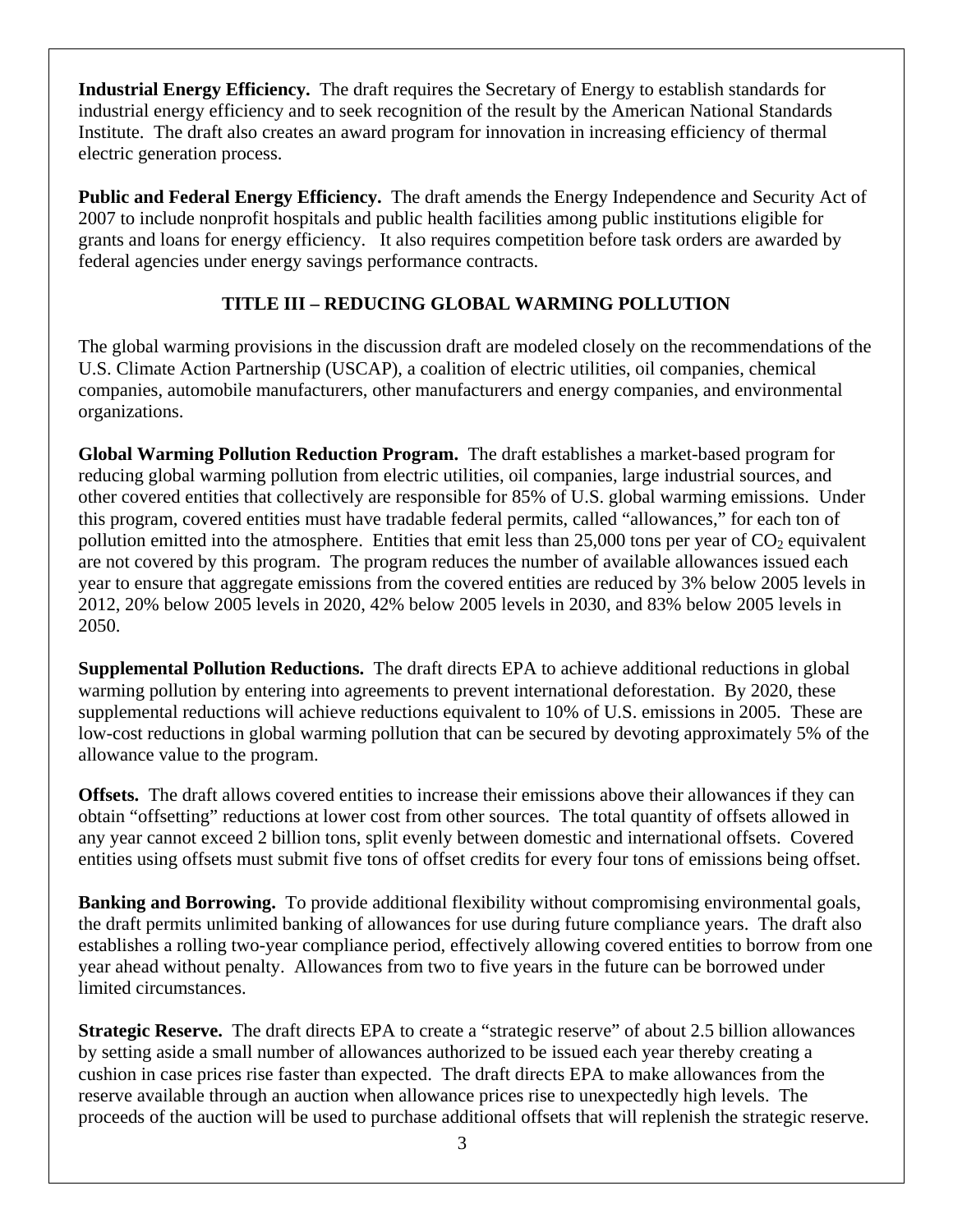**Carbon Market Assurance and Oversight.** The draft provides for strict oversight and regulation of the new markets for carbon allowances and offsets. It ensures market transparency and liquidity and establishes strict penalties for fraud and manipulation. The Federal Energy Regulatory Commission is charged with regulating the cash market in emission allowances and offsets. The President is directed to delegate regulatory responsibility for the derivatives market to an appropriate agency (or agencies), based on the advice of an interagency working group.

**Additional Greenhouse Gas Standards.** The draft directs EPA to set emission standards on sources that are not covered by the allowance system. In addition, it creates special programs to reduce emissions of two pollutants that contribute to global warming: hydrofluorocarbons (HFCs) and black carbon. HFCs are chemical products that are used in refrigeration, air conditioning, and insulation, among other things. The draft adds HFCs to the list of similar substances that EPA currently regulates because they deplete the ozone layer. Under this regulatory program, EPA will be directed to phase down the production of HFCs. Black carbon, or soot, is the product of incomplete combustion of fossil fuels or biomass. It is a major contributor to warming in the Arctic. EPA is directed in the draft to use its existing authority under the Clean Air Act to reduce emissions of black carbon domestically and study opportunities for reductions internationally.

**Clean Air Act Exemptions.** The draft provides that  $CO<sub>2</sub>$  and other greenhouse gases may not be regulated as criteria pollutants or hazardous air pollutants on the basis of their effect on global warming. The draft also provides that new source review does not apply to these global warming pollutants.

## **TITLE IV – TRANSITIONING TO A CLEAN ENERGY ECONOMY**

**Ensuring Domestic Competitiveness.** To ensure that U.S. manufacturers are not put at a disadvantage relative to overseas competitors, the draft authorizes companies in certain industrial sectors to receive "rebates" to compensate for additional costs incurred under the program. Sectors that use large amounts of energy, and produce commodities that are traded globally, would be eligible for the rebates. If the President finds that the rebate provisions do not sufficiently correct competitive imbalances, the President is directed to establish a "border adjustment" program. Under that program, foreign manufacturers and importers would be required to pay for and hold special allowances to "cover" the carbon contained in U.S.-bound products.

**Green Jobs and Worker Transition.** The draft includes several provisions to promote green jobs. One section authorizes the Secretary of Education to award grants to universities and colleges to develop curriculum and training programs that prepare students for careers in renewable energy, energy efficiency, and other forms of climate change mitigation. Under another section, the Secretary of Labor is authorized to carry out such training programs. The discussion draft also notes that a worker transition section remains to be provided.

**Consumer Assistance.** The discussion draft notes that a consumer assistance section remains to be provided.

**Exporting Clean Technology.** The discussion draft includes provisions to provide U.S. assistance to encourage widespread deployment of clean technologies to developing countries. The draft specifies that only developing countries that have ratified an international treaty and undertaken nationally appropriate mitigation activities that achieve substantial greenhouse gas reductions are eligible for funding.